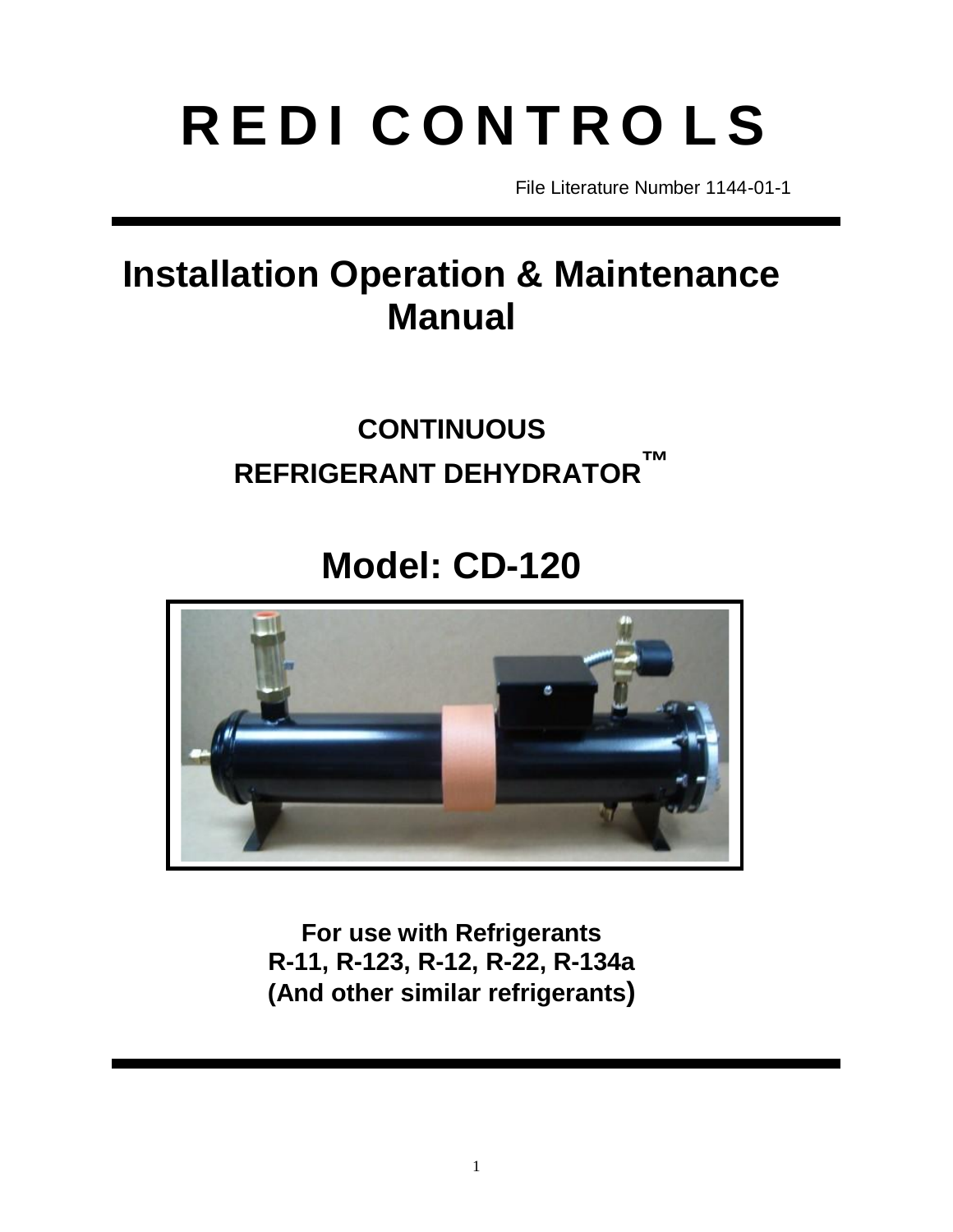## **Before You Start**

**WARNING: Installing or servicing refrigerant support equipment can be hazardous due to system pressures and dangerous voltages. Only qualified service personnel should work on such equipment.**

#### **Continuous Dehydrator Specifications**

| Electrical Power Requirements: 120 VAC, 50/60 Hz, 1-Phase, 15 Amp Fused Circuit   | Actual current draw Approximately 4 Amps                  |
|-----------------------------------------------------------------------------------|-----------------------------------------------------------|
| Operating Environment: 70°F to 105°F, 5% to 80% relative humidity, non condensing |                                                           |
| <b>Storage Environment:</b>                                                       | 0°F to 120°F, 5% to 80% relative humidity, non condensing |
| Dimensions (approximate):                                                         | 12" height x 29" length x 6" depth                        |
| Weight (approximate): (without cores)                                             | 22 pounds                                                 |
| <b>Shipping weight (approximate):</b>                                             | 30 pounds                                                 |
| <b>Dehydrator Shell Factory Pressure Tested At:</b>                               | 350 psig                                                  |
| <b>Dehydrator shell Refrigerant capacity (approximate)</b>                        | 16 lbs.                                                   |
| Average Rate of refrigerant processed (approximate)                               | 12.5 lbs. per cycle                                       |
|                                                                                   | 600 lbs. per day                                          |
|                                                                                   | 4,200 lbs. per week                                       |
|                                                                                   | 218,400 lbs. per year                                     |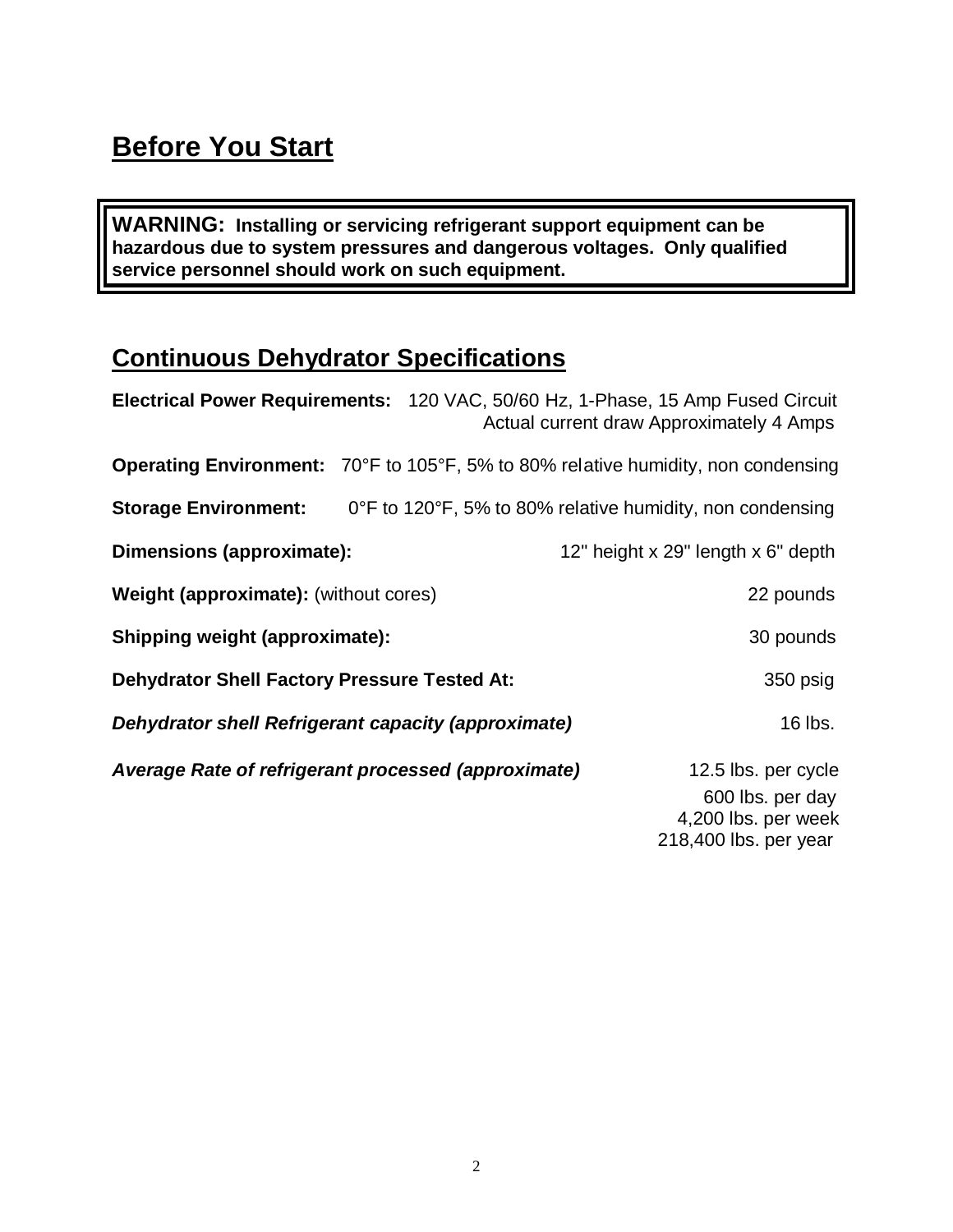#### **Contents of the Continuous Dehydrator Installation Kit**

**NOTE: Most of the fittings required to install the Dehydrator have been anticipated and therefore included in the Installation Kit for your convenience. However, not every item can be anticipated and not will every item furnished be required. In some instances additional fittings, etc. may need to be supplied by the installer**.

- (1) 1/2" charging Valve Adapter with copper ferrules and cap
- (1) 5/8" charging Valve Adapter with copper ferrules and cap
- (1) ¾" to 5/8" Reducing Flare Union (*for use with Charging Valve Adapter if necessary*)
- (1) Spring-Less 3/8" Sweat Check Valve
- (1) ¼" MPT Access Valve Fitting (*fitting with Schrader valve)*
- (1) ¼" NPT Pipe Plug
- (1) ¼" Three Way Tee
- (2) ¼" Female flare x 3/8" Flare
- (1) 3/8" Flare In-line Strainer
- (1) 3/8" Flare (moisture indicating) Sight Glass
- (10) 3/8" Flare Nuts
- (10) feet of 1/8" adhesive backed Insulation Tape.
- (6) feet of 3/8" ID Armaflex Insulation

#### **Field-Provided Items**

Unit mounting hardware (when necessary). Electrical conduit and wiring materials. 3/8-inch O.D. copper refrigerant tubing.

#### **Preliminary Inspection**

Before installing the Continuous Dehydrator, check the data on the nameplate. Make sure the voltage is correct for the application. Visually inspect all components for damage in shipment before installing.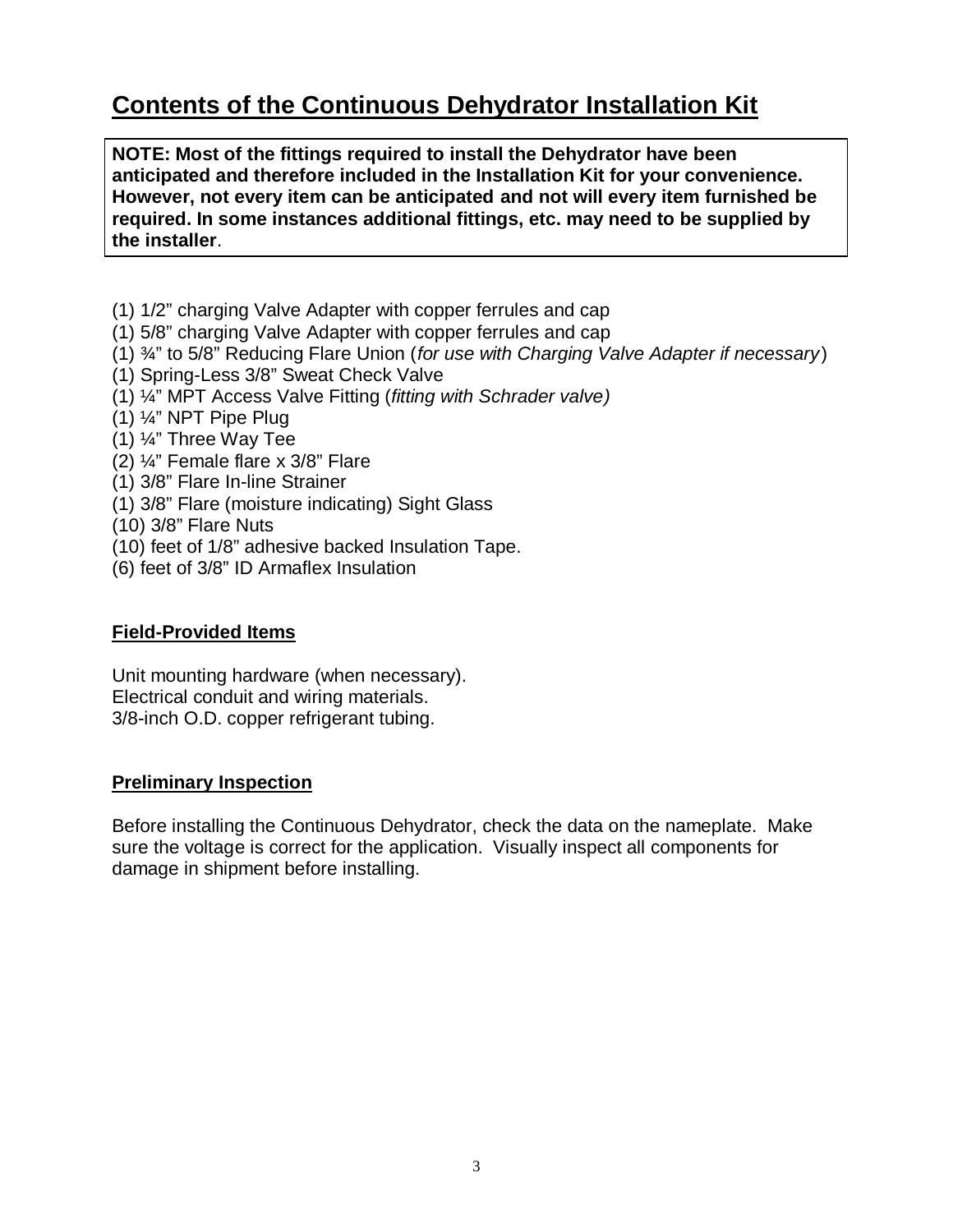# **OPERATION OVERVIEW**

The Redi Controls *Continuous Refrigerant Dehydrator* is designed to rapidly dehydrate a chiller's refrigeration charge *(flooded evaporator).* Although the primary function of the Continuous Dehydrator is to dehydrate (*remove moisture)* from a refrigerant charge it also *removes acids* and *particulates.*

The *Continuous Refrigerant Dehydrator* operates without the need of either a mechanical or eductor pump. Operation is accomplished via a *patent pending* process utilizing *gravity, heat* and *pressure*.

#### **HOW THE "***CONTINUOUS REFRIGERANT DEHYDRATOR"* **WORKS**

Operation of the *Continuous Refrigerant Dehydrator* is *cyclic and non-stop* as long as power is applied. One complete dehydration cycle comprises a *pre-set timed Fill cycle*  and a *pre-set timed refrigerant transfer cycle***.** One complete cycle (combined refrigerant *Fill* and *Return* cycle) is approximately 30 minutes in duration.

During the Fill Cycle the 350 watt electric band heater is *de-energized* allowing pressure in the dehydrator to equalize through the *energized* (open) *equalization solenoid*  **valve** to system pressure. During the Fill cycle approximately 12.5 pounds of moisture laden refrigerant flows by gravity through the four **(4)** *Z-48 super high moisture capacity filter-drier cores* and accumulates in Dehydrator shell and is *dehydrated and cleaned in the process.*

At the end of the pre-set timed Fill Cycle the *350 watt heater* is *energized* and the *equalization solenoid valve is de-energized (closed)* for a second pre-set timed period. As heat energy is imparted to the liquid refrigerant, pressure within the dehydrator shell rises. At a pressure differential of about *3 psig* between the dehydrator and the evaporator refrigerant is forced to flow from the dehydrator shell back into the evaporator.

At the conclusion of the timed refrigerant transfer period the dehydrator enters another Fill cycle wherein the process repeats itself.

It should be noted that the Continuous Refrigerant Dehydrator processes and dehydrates approximately *4,200 pounds of refrigerant per week.* This is a lot of refrigerant. Therefore, if the refrigerant charge is *excessively wet* it won't take long for the filter-drier cores to become saturated, even high moisture capacity cores. *Therefore, initially the cores may require frequent change-out to return the refrigerant charge to proper dry state.*

#### **OPERATING PARAMETERS**

- 1) **Drier (wet) refrigerant Fill Cycle:** Non-adjustable 20 minute (approximate) preset cycle.
- 2) **Drier (dehydrated) Refrigerant Return Cycle:** Non-adjustable 10 minute (approximate) pre-set cycle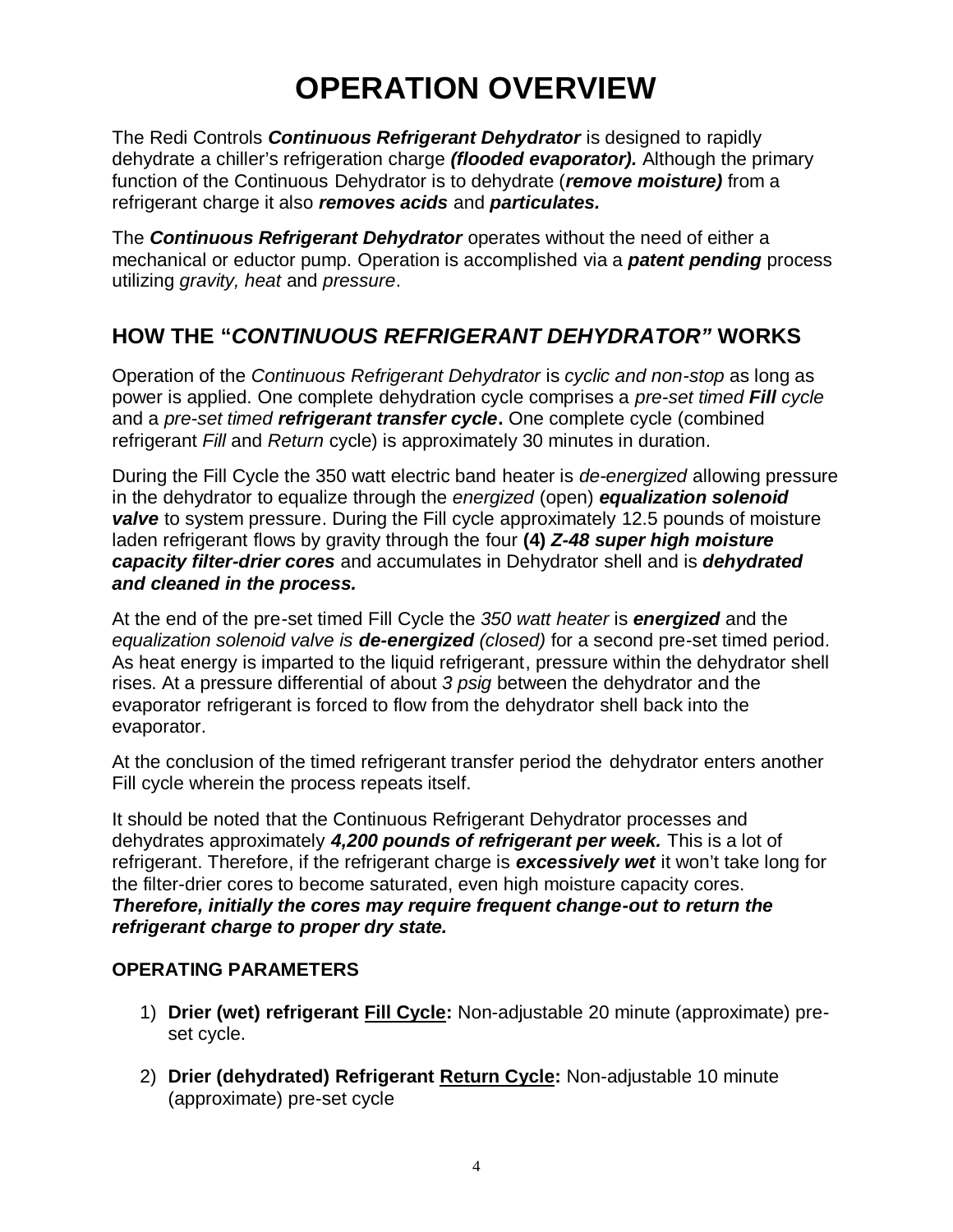# **INSTALLATION**

## **LOCATION**

The *Continuous Refrigerant Dehydrator* is provided with an integral mounting base designed to set **directly on the floor** as close to the refrigerant pick-up point on the evaporator as possible (typically the refrigerant charging valve). The entire *Dehydrator shell* should be lower than the refrigerant level in the evaporator. However, to be minimally effective *at least half* of the Dehydrator shell *must be below the refrigerant level.*

## **PLUMBING THE DEHYDRATOR**

Two different size brass *valve adapters and copper ferrules* are provided in the installation kit for connection to the chiller's charging valve. The valve adapter facilitates connection of the Dehydrator's *Fill Line* to the charging valve without affecting charging valve access. Choose the appropriate size valve adaptor and copper ferrule that fits charging valve.

**NOTE:** The valve adaptors have a pair of opposing <sup>1/4</sup> FNPT ports. Choose the most convenient port for your application and plug the other port using a ¼" pipe plug from the installation kit. *Also, be sure to use the appropriate copper ferrules.*

## **FILL LINE**

- 1) From the installation kit select the appropriate *valve adapter* and *copper ferrule* that fits the chiller's refrigerant charging valve (or other valve on the evaporator *below* the liquid refrigerant level). In some applications use of the valve adapter may not be necessary.
- 2) Next, from the installation kit, select the *¼ NPT access valve fitting, ¼ Female Flare to 3/8 Flare adapter and the 3/8" ODS spring-less check valve*. (PLUG THE UNUSED NPT PORT USING A ¼" PIPE PLUG FROM THE INSTALLATION KIT). Using 3/8" OD copper tubing and the above selected items plumb the Fill Line as illustrated in *Figure 1 on page 7.*
- 3) Using the *insulation material* from the installation kit, insulate the complete Fill line. Failure to properly insulate the fill line can under certain conditions result in *vapor locking* preventing gravity flow of refrigerant from the evaporator to the dehydrator.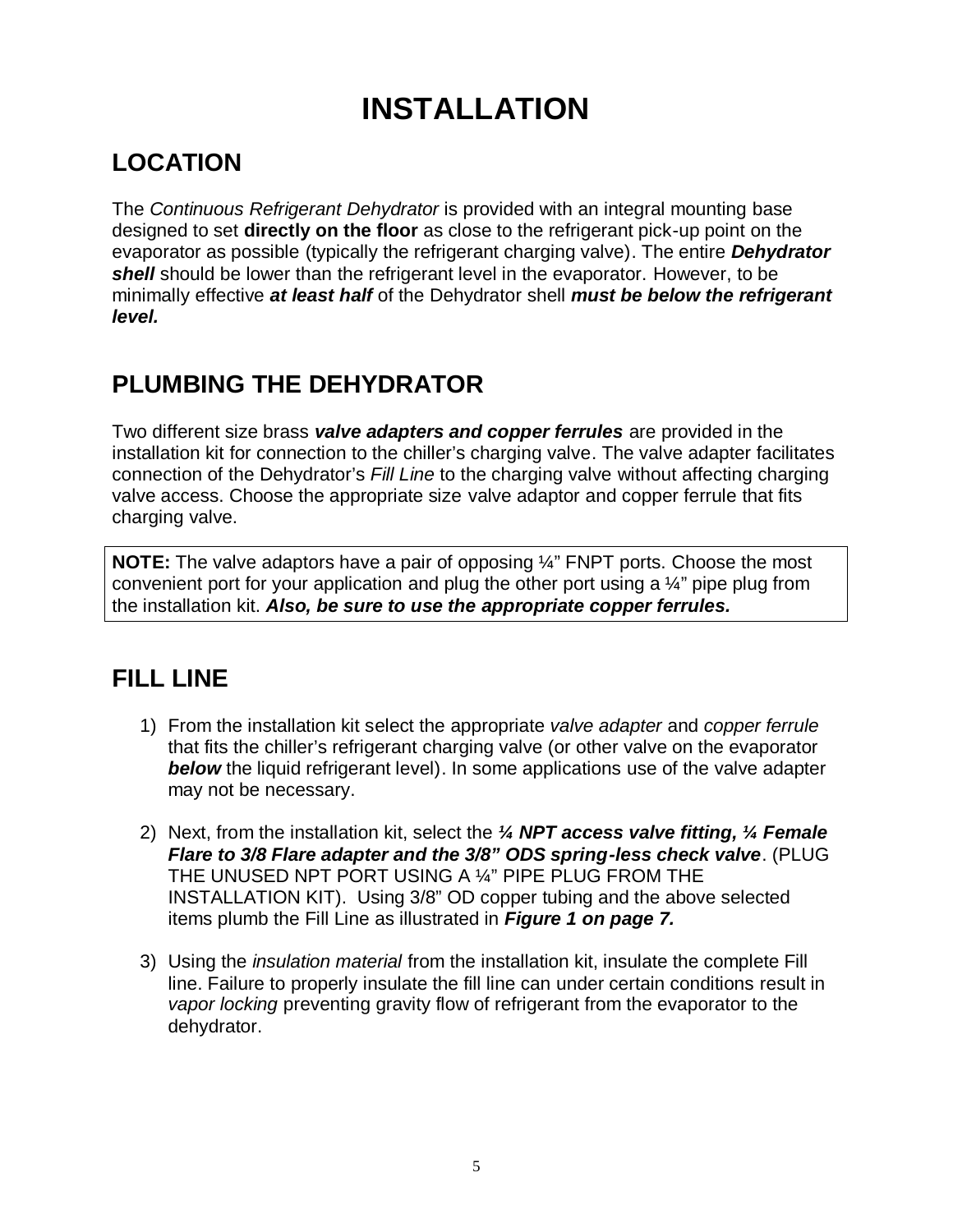## **RETURN LINE and EQUALIZATION SOLENOID VALVE**

**NOTE**: **The Refrigerant Return Line MUST be connected to a point on the evaporator ABOVE the liquid level such as the evaporator gauge stop valve. Connecting the return line to a point below the liquid level will prevent proper pressure equalization between the dehydrator shell and the evaporator impeding or preventing gravity flow of refrigerant to the dehydrator during the fill cycle.** 

1) Install the moisture indicator between the outlet port (bottom of tank) of the dehydrator and the "Tee" attached to the equalization Solenoid. Now install the Strainer between the other side of the equalization solenoid "Tee" and the gauge stop valve (or appropriate place).

**NOTE: The moisture indicating sight glass MUST be installed so that it is centered on line with the top of the dehydrator dryer shell as illustrated in Figure 1. This will facilitate determination of proper dehydrator filling.**

#### **LEAK TESTING**

1) Utilizing the Access Valve fitting (installed in the charging valve adapter) pressurize the Dehydrator to 30 psi with nitrogen and check for leaks at all brazed joints and flare fittings. Then utilizing the shrader valve on the removable flange plate evacuate the dehydrator.

## **FILTER CORE INSTALLATION**

1) Install filter-drier cores per standard procedure.

You will notice that flow through the drier cores is opposite that of a typical replaceable core filter-drier. The drier-cores work equally well in either direction. If you refer to Parker's Instruction Sheet – 014062-00 (found inside the dehydrator shell) you will see that the *inlet* and *outlet* connections are interchangeable in certain applications. The *Continuous Refrigerant Dehydrator* is one of these applications. This does not affect filter core installation instructions. *Install the filter-drier cores as you would in a standard replaceable core filter-drier.*

However, because the flow direction is reversed the 120-mesh *inlet strainer screen* is now at the outlet end of the Dehydrator shell and thus for all practical purposes useless. Therefore, a 3/8" flare *inline strainer* is provided in the installation kit for installation in the refrigerant return line as illustrated in *Figure 1.* The purpose of the inline strainer is to do what the 120-mesh screen would ordinarily have done and that is, trap and collect any particles that might have rubbed off the drier cores during installation.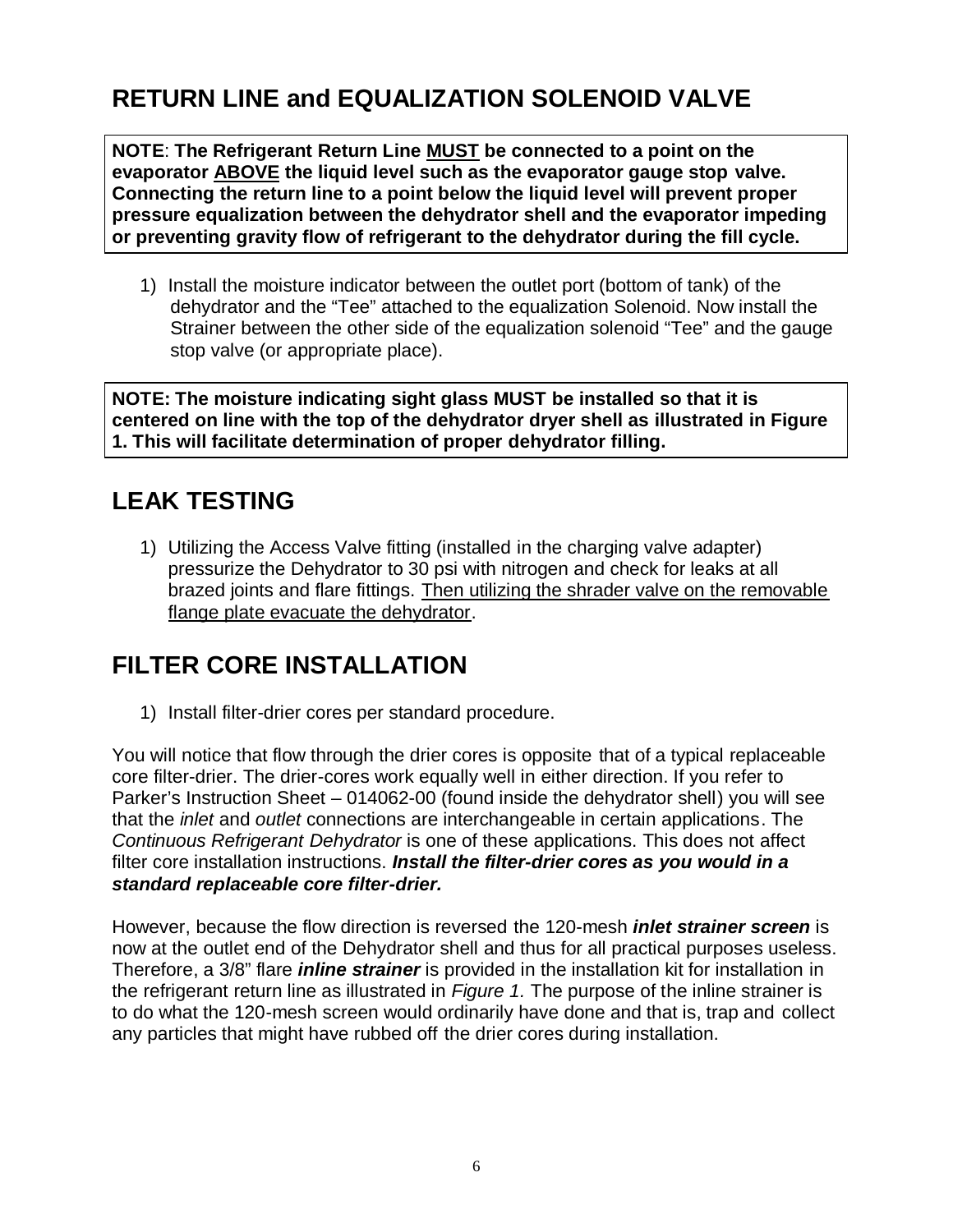

**Figure 1**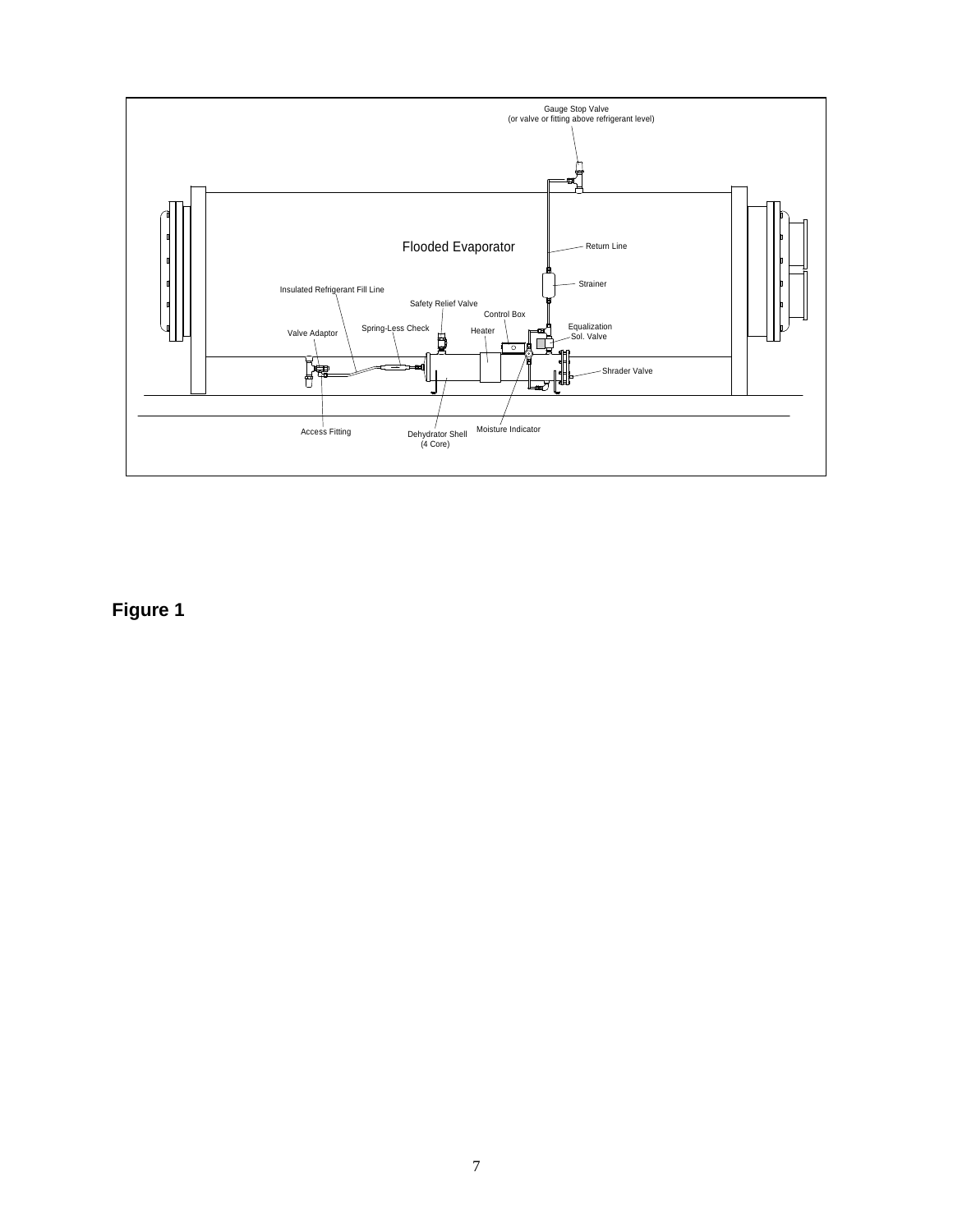## **ELECTRICAL CONNECTION**

**WARNINGS: Be sure to open and lockout all appropriate electrical disconnects to prevent possible injury or death caused by electrical shock during installation.**

**NOTE: Use Class 1, 14 AWG copper wire and metal conduit. All field wiring must comply with applicable NEC and Local electrical codes.**

#### **ELECTRICAL HOOK-UP and POWER REQUIREMENT**

**120 VAC, 50/60 Hz, 1-Phase 15 Amp Fused Circuit.** Actual current draw approximately 4 amps.

**NOTE:** The *Continuous Refrigerant Dehydrator* is designed to dehydrate and clean the chiller's refrigerant charge continuously around the clock even when the chiller is OFF. Therefore**, for** *maximum effectiveness* **the 120 VAC supply should be from a source independent of chiller power** (otherwise shutting down the chiller may shut down the Dehydrator thereby cutting down on its maximum efficiency).

- 1) Refer to Wiring Schematic (See Figure 2 on page 10). Using a ¼" push-on terminal connect 120 Line to Power switch SW-1.
- 2) Using a ¼" push-on terminal connect the Neutral Line to the piggyback connector connected to terminal 3 on the Cycle Timer

#### **START-UP**

- 1) Open all chiller valves to the Dehydrator.
- 2) Apply power to Dehydrator and turn the ON-OFF switch to the ON position.
- 3) The *Equalization Solenoid Valve* should now be *energized* (opened). Monitor the Return Line moisture indicator to verify proper filling of the dehydrator. It may take 15 to 20 minutes before a level appears in the glass.
- 4) After 20 minutes, whether or not a level is visible in the sight glass, the equalization solenoid valve will *de-energize* (close) and the heater will *energize*. The heater will remain energized for 10 minutes. During this time the refrigerant in the dehydrator will become pressurized and pushed back to the evaporator through the Return Line.

**NOTE: In most instances the Dehydrator may be emptied of refrigerant before expiration of the 10 minute timed period. This is normal.**

5) At the conclusion of the refrigerant return cycle the next Fill cycle is initiated.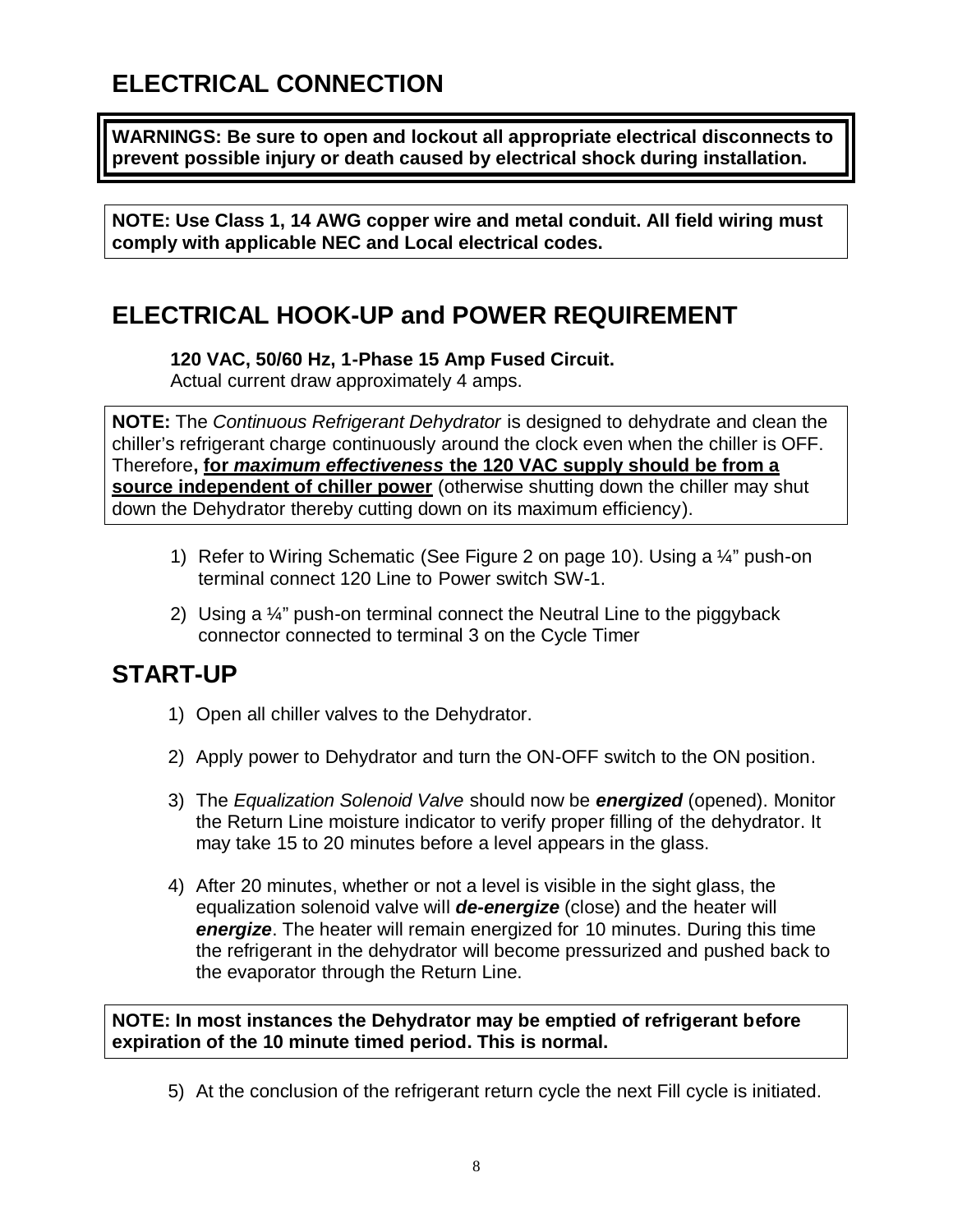#### **MAINTENANCE**

Periodically check the return line *moisture indicator*. Whenever the moisture indicator indicates wet replace all *four Z-48 Filter drier cores*.

**NOTE:** For maximum dehydration efficiency *Redi Controls* recommends using only *Parker Z-48 Super Hi Moisture Capacity Cores***.** The Parker Z-48 Core has *60 percent more moisture absorbing capacity* than the Sporlan RCW-48 and similar high capacity cores thus requiring less frequent replacement resulting in *substantial savings in both core replacement and labor cost.*

**For even MORE SAVINGS you can order your** *Parker Z-48 cores* **direct from Redi Controls at 20% discount (in case lot). To order and save use our toll free number… 1-800-626-8640.**

# **Replaceable Drier Cores**

| (Data based on ARI capacity for R-22 @ 75°F liquid temp.) |                                                                                  |                      |                               |                      |                                  |                      |  |  |
|-----------------------------------------------------------|----------------------------------------------------------------------------------|----------------------|-------------------------------|----------------------|----------------------------------|----------------------|--|--|
|                                                           | <b>Parker</b>                                                                    |                      | <b>Sporlan</b>                |                      | <b>Alco</b>                      |                      |  |  |
| <b>Application</b>                                        | <b>Model</b>                                                                     | <b>Water</b><br>Cap. | <b>Model</b>                  | <b>Water</b><br>Cap. | <b>Model</b>                     | <b>Water</b><br>Cap. |  |  |
| Super Hi<br><b>Moisture</b>                               | Z-48<br>(POE compatible - Hi<br>moisture, acid, sludge<br>& particulate removal) | 1659                 | $RCW-48$ (POE)<br>compatible) | 988                  | <b>UK-48</b><br>(POE compatible) | 1181                 |  |  |
| <b>High Capacity</b>                                      | PCX-48 Gold<br>(POE compatible -<br>Hi moisture, acid,<br>Oil Paste)             | 697                  | N/A                           | N/A                  | $H-48$                           | 597                  |  |  |
| <b>Standard</b><br>Capacity                               | <b>PCK-48</b><br>(Moisture, varnishes,<br>sludge, & acid)                        | 549                  | <b>RC4864</b>                 | 347                  | D48                              | 363                  |  |  |
| Burnout / Acid &<br>Wax Removal                           | PCK-48HH<br>(Acids, water, solids &<br>sludge)                                   | 474                  | <b>RC4864HH</b>               | 307                  | W-48                             | 335                  |  |  |

Comparison Chart

The Parker PCX-48 core has been reported & verified by Refrigeratior Service Mechanics to be the ONLY core to pick-up the Oil Paste in POE often mistakened for Wax.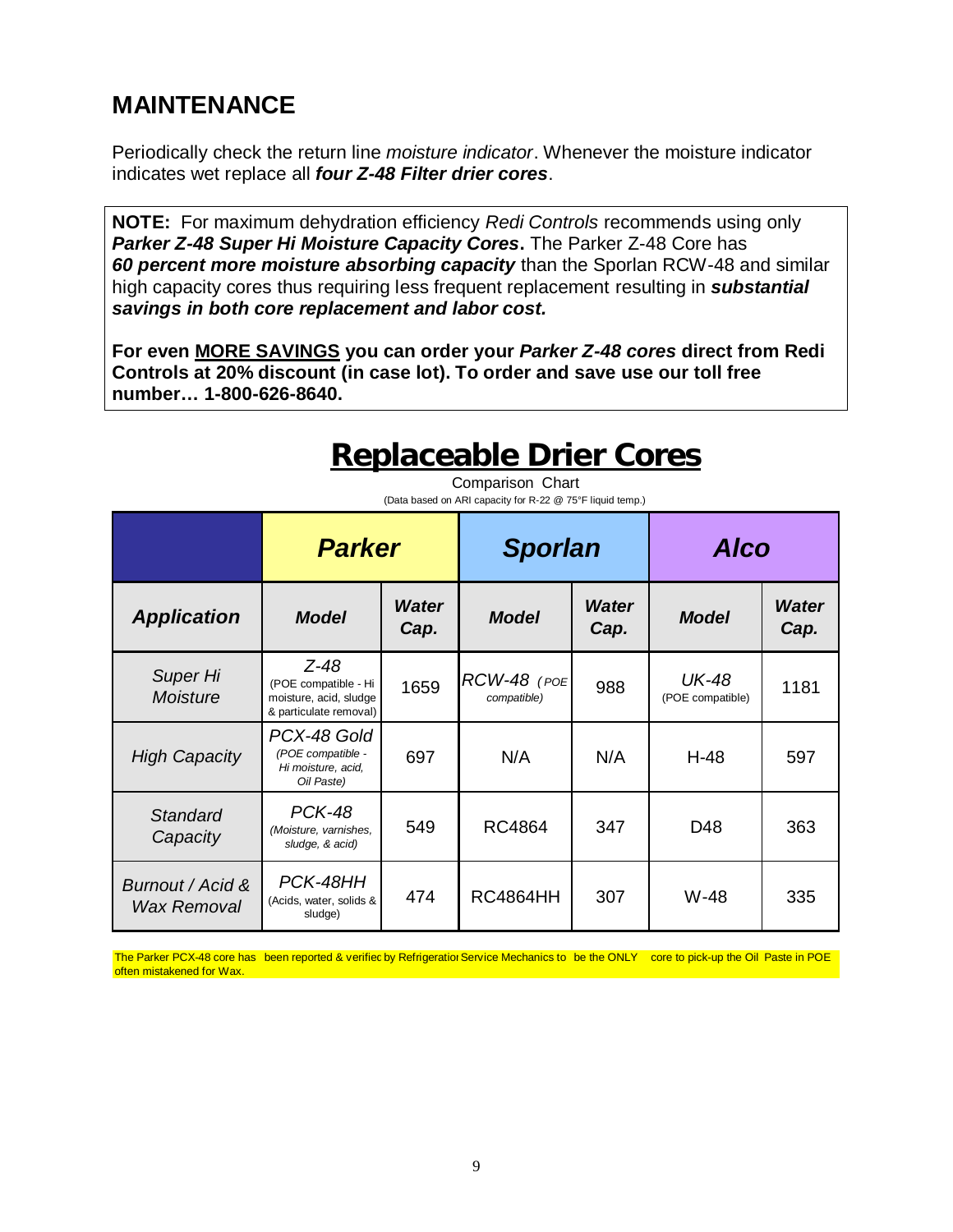